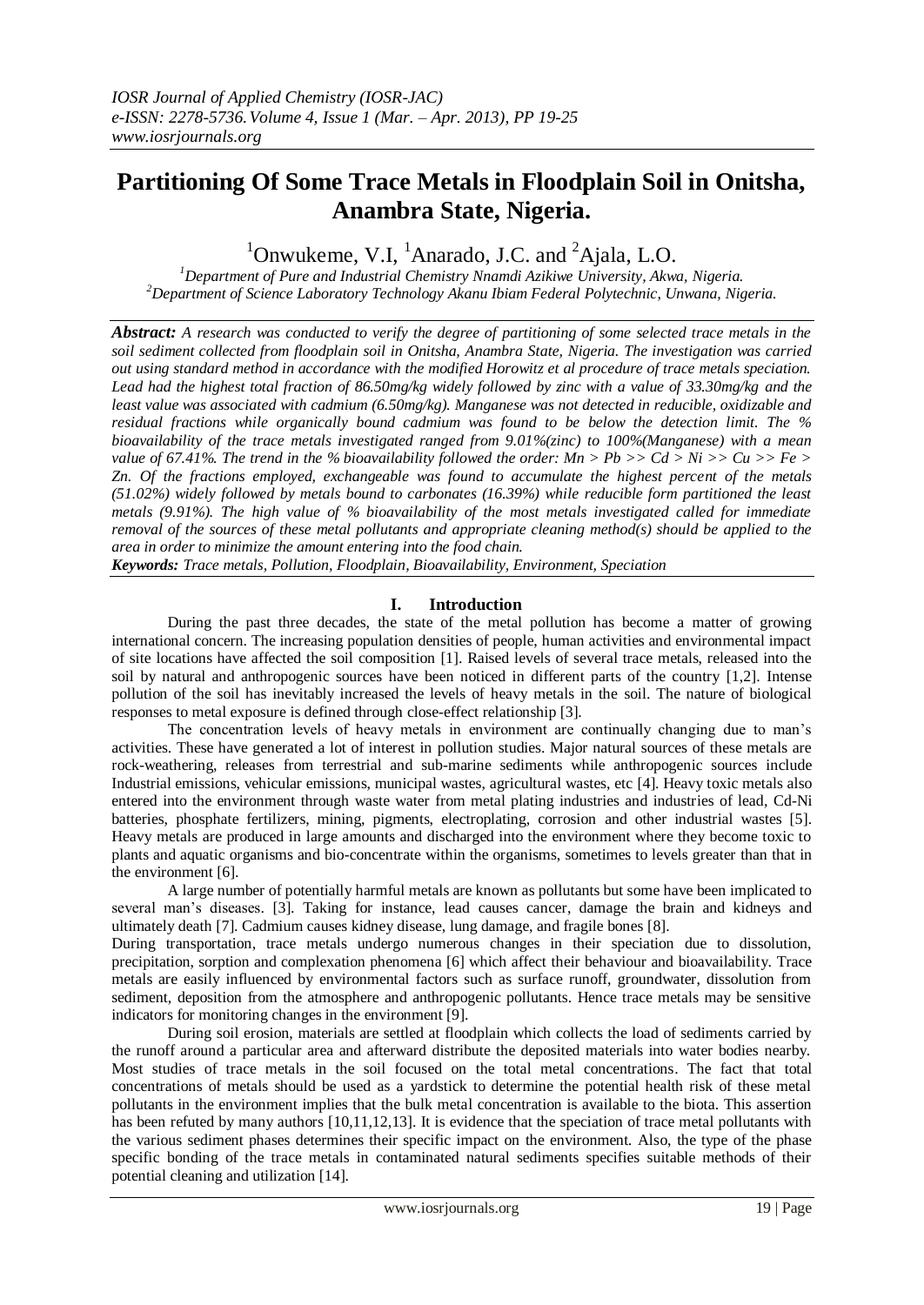The solid material can be partitioned into specific fractions which can be extracted selectively by using appropriate reagents and each metal quantified separately. The use of sequential extraction furnishes detailed information about the origin, mode of occurrence, biological and phytochemical availability, mobilization and transport of trace metals [11]. Apart from Horowitz et al used in this study, other notable speciation techniques have been documented [2,11,15].

This preliminary study is to examine the speciation of these trace metals in the anoxic environment with a view to evaluating possibilities of their physical and physicochemical treatment. The choice of this sediment site lies on the fact that, it remains the collection point of all flood water in Onitsha, as all flood water end at this point before entering the Niger River. There is therefore, need to assess the impact of heavy metals in the area to assess mobility and health consequences as well as cleaning and utilization. This research is pertinent since there has not been any information documented concerning the partitioning and bioavailability of trace metals in floodplain soil near Niger River despite the economic importance of this river to the people of this geo-political zone. Hence, there is a need to establish the geochemical forms in which these trace metals exist in the sediment via sequential extraction since the chemical forms of inorganic components in soils and sediments determine their mobility and availability to plants and their geochemical interactions [16].

## **II. Experimental**

#### **Sampling site**

Onitsha lies between  $6^010'N6^047'E$  of Southeastern part of Nigeria. It has a land mass of 36.12 km<sup>2</sup>. It has a Population of about 511,000 in 2002. Onitsha lies at a major east-west crossing point of the [Niger River,](http://en.wikipedia.org/wiki/Niger_River) and occupies the northernmost point of the river regularly navigable by large vessels. These factors have historically made Onitsha a major center for trade between the coastal regions and the north, as well as between eastern and western Nigeria [17].

#### **Sample Collection and Preparation**

Floodplain soil sediment was collected at Onitsha International Market, near Niger Bridge, Onitsha in Anambra State, Nigeria. The sample was collected with plastic spoon. Composite sampling technique was adopted in taking representative sample. The sample was air-dried and homogenized by using 90 mesh size sieve and stored in polythene bag at  $4^{\circ}$ C prior to leaching.

## **Sequential Extraction Procedure**

The method as modified by Horowitz et al (1991) [13] was used for the sequential extraction of the trace metals under investigation. The procedure is as follows:

- **I. Exchangeable fraction:** 1g of the dried sediment sample was weighed into a beaker. 50cm<sup>3</sup> of  $MgCl<sub>2</sub>$ solution was measured and added. The extraction was done at room temperature for 1hr with continuous agitation on an electric shaker. The supernatant was allowed to settle and filtration was done into a 100cm<sup>3</sup> standard volumetric flask. Excess deionized water was used to wash the residue on the filter paper. This was later made up to the mark and stored in a sample bottle, labeled and kept until needed for the analysis.
- **II. Bound to carbonate fraction:** The residue from above was transferred into a clean and dry beaker. It was leached at room temperature with 50cm<sup>3</sup> solution of 1MCH<sub>3</sub>COONa prepared and adjusted to pH 5.0 with ethanoic acid. Continuous agitation was maintained for 1hr on an electric shaker and the resulting solution was filtered through whatman No1 filter paper into 100cm<sup>3</sup> standard volumetric flask. The residue on the filter paper was further washed to remove the remaining reagent that might retain in the residue. The filtrate was made up to the mark with deionized water. The extract was stored in a sample bottle labeled and kept ready for analysis.
- **III. Bound to Fe-Mn oxides:** The residue from (ii) above was transferred into a beaker. It was extracted with 50cm<sup>3</sup> mixture of ammonium oxalate and oxalic acid for 1hr with continuous agitation over an electric shaker. The resulting solution was filtered into a 100cm<sup>3</sup> standard volumetric flask. The residue on the filter paper was further washed with deionized water. The leachate was made up to the mark. The extract was stored in a sample bottle and finally labeled ready for AAS analysis.
- **IV. Bound to organic matter:** The residue from the previous leachate was transferred into a clean and dry beaker. It was extracted with 50cm<sup>3</sup> solution of 0.1MNaOH with continuous agitation over an electric shaker for 1hr. this was then filtered through whatman No1 filter paper into a 100cm<sup>3</sup> standard volumetric flask. The residue on the filter paper was further washed with deionized water. The content was later made up to the mark, stored in a sample bottle and labeled properly prior to analysis.
- **V. Residual:** The residue from (iv) above was digested with a mixture of hydrochloric and hydrofluoric acids for 5hrs. This was later washed and filtered with deionized water into a 100cm<sup>3</sup> standard volumetric flask and made up to the mark. The filtrate was allowed to cool and stored in a sample bottle and labeled accordingly ready for AAS analysis.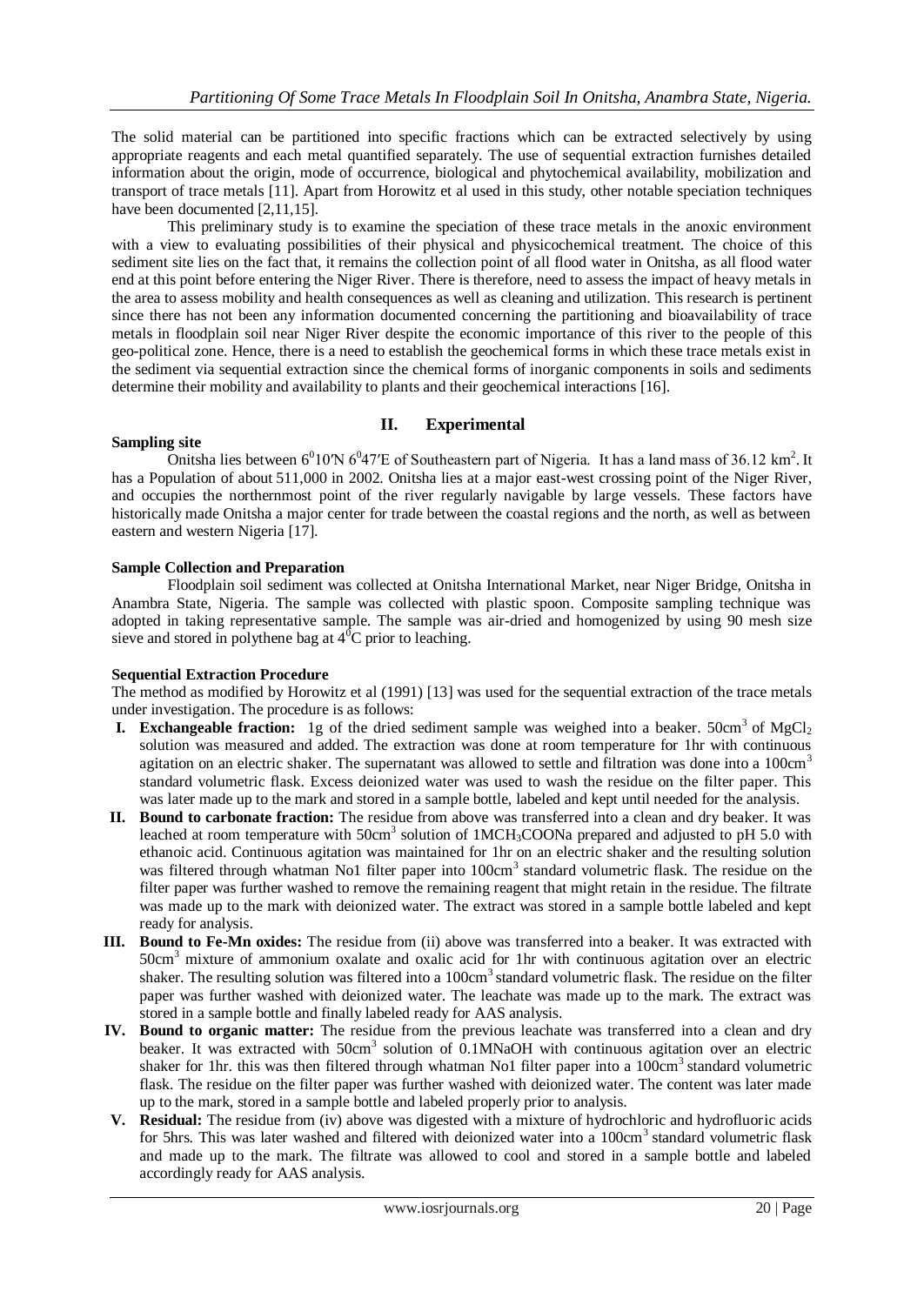**Chemical Analysis:** All the supernatant solutions from stages (I) to (IV) and the residual digest (v) were analyzed for the following trace elements: iron, manganese, copper, zinc, lead, nickel and cadmium, using Perkin Elmer Atomic Absorption Spectrophotometer (model 403).

## **III. Results**

Result of sequential extraction of some selected trace metals from floodplain soil sediment in Onitsha, Anambra State, Nigeria is presented in the table below:

| Fraction              | Fe    | Mn     | Cu    | Zn    | P <sub>b</sub> | Ni    | C <sub>d</sub> | Mean  | % Fraction |
|-----------------------|-------|--------|-------|-------|----------------|-------|----------------|-------|------------|
| Exchangeable          | 0.50  | 13.70  | 2.00  | 0.10  | 61.50          | 3.20  | 4.00           | 12.14 | 51.02      |
| Carbonate             | 0.50  | 1.40   | 1.50  | 2.90  | 18.50          | 2.00  | 0.50           | 3.90  | 16.39      |
| Reducible             | 0.50  | 0.00   | 1.50  | 8.70  | 4.30           | 0.50  | 1.00           | 2.36  | 9.91       |
| Oxidizable            | 4.50  | 0.00   | 1.00  | 11.60 | 0.70           | 1.00  | 0.00           | 2.69  | 11.28      |
| Residual              | 4.50  | 0.00   | 1.00  | 10.00 | 1.50           | 1.00  | 1.00           | 2.71  | 11.40      |
| <b>Total Fraction</b> | 10.50 | 15.10  | 7.00  | 33.30 | 86.50          | 7.70  | 6.50           | 23.80 |            |
| <b>Mean Fraction</b>  | 2.10  | 3.02   | 1.40  | 6.66  | 17.30          | 1.54  | 1.30           |       |            |
| Bioavailability       | 1.00  | 15.10  | 3.50  | 3.00  | 80.00          | 5.20  | 4.50           |       |            |
| %                     | 9.52  | 100.00 | 50.00 | 9.01  | 92.49          | 67.53 | 69.23          |       | 67.41      |
| Bioavailability       |       |        |       |       |                |       |                |       |            |

NB: Concentrations of the metals are in mg/kg.

% Bioavailability  $=$ 

$$
F_1 + F_2 + F_3 + F_4 + F_5 \qquad 100 \quad \%
$$

Where  $F_1$  = Exchangeable fraction

- $F_2$  = Carbonate fraction
- $F_3$  = Reducible fraction
- $F_4$  = Oxidizable fraction
- $F_5$  = Residual fraction [18]

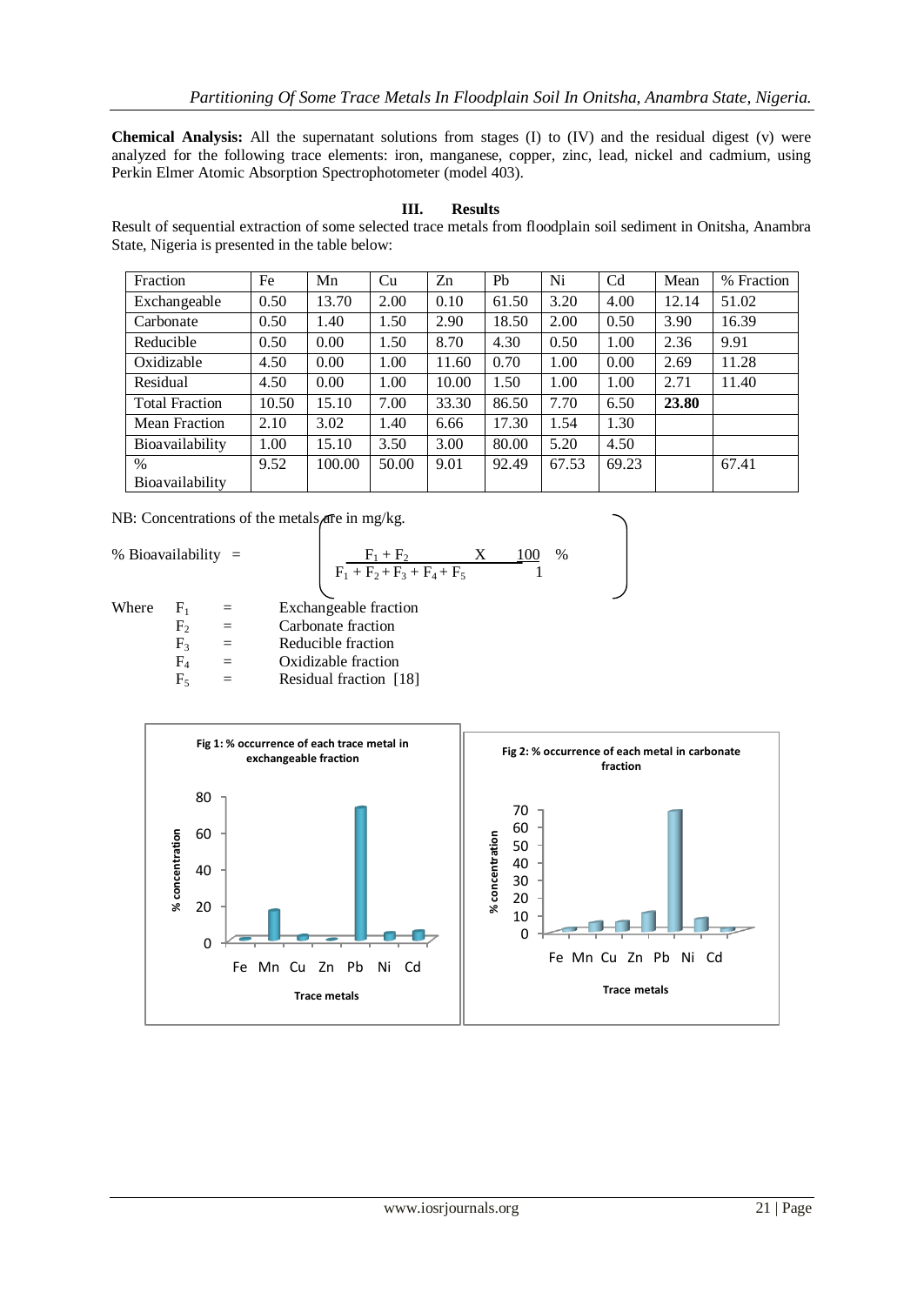

#### **IV. Discussion**

The table above shows the result of sequential extraction of trace metals investigated in floodplain soil sediment in Onitsha, Nigeria. The occurrence of lead in exchangeable form was found to be 61.50mg/kg which is widely followed by 18.50mg/kg associated with metals bound to carbonates. The concentration of iron in exchangeable, carbonate and reducible fractions was the same with value of 0.5mg/kg. It also had the same concentration in both oxidizable and residual fractions (4.50mg/kg).

Manganese was not detected in the reducible, oxidizable and residual fractions. The highest concentration of it was found in exchangeable form with a value of 13.70mg/kg.

Copper had its highest concentration partitioned also in exchangeable form (2.00mg/kg). 1.50mg/kg of copper was detected in carbonate and reducible fractions. Organically and residual forms of copper concentration has a unit concentration. 11.60mg/kg of zinc was partitioned in oxidizable portion closely followed by residual (10.00mg/kg) and the least value was associated in exchangeable fraction (0.10mg/kg).

Nickel had a mean fraction of 1.54mg/kg with the highest concentration adsorbed to exchangeable fraction while small portion of it partitioned in reducible fraction. Cadmium was not detected in organically form of the metal. It had a mean fraction of 1.30mg/kg with the highest concentration bound to exchangeable fraction.

Lead had the highest concentration in all the fractions with a sum of 86.50mg/kg widely followed by zinc (33.30mg/kg) and the least value of 6.50mg/kg was linked with cadmium. The occurrence of these metals followed this trend: Pb  $>> Zn >> Mn > Fe > Ni > Cu > Cd$  of the total fractions. All the metals investigated had their highest concentrations in exchangeable fraction with exception of iron and zinc. Exchangeable fraction alone had 51.02% among the five fractions.

Metals bound to carbonates constituted the second largest fraction that partitioned trace metals from this area investigated with a percentage occurrence of 16.39%. Likewise, lead had the highest concentration of 18.50mg/kg widely followed by zinc (2.90mg/kg) while iron and cadmium had the least value of 0.50mg/kg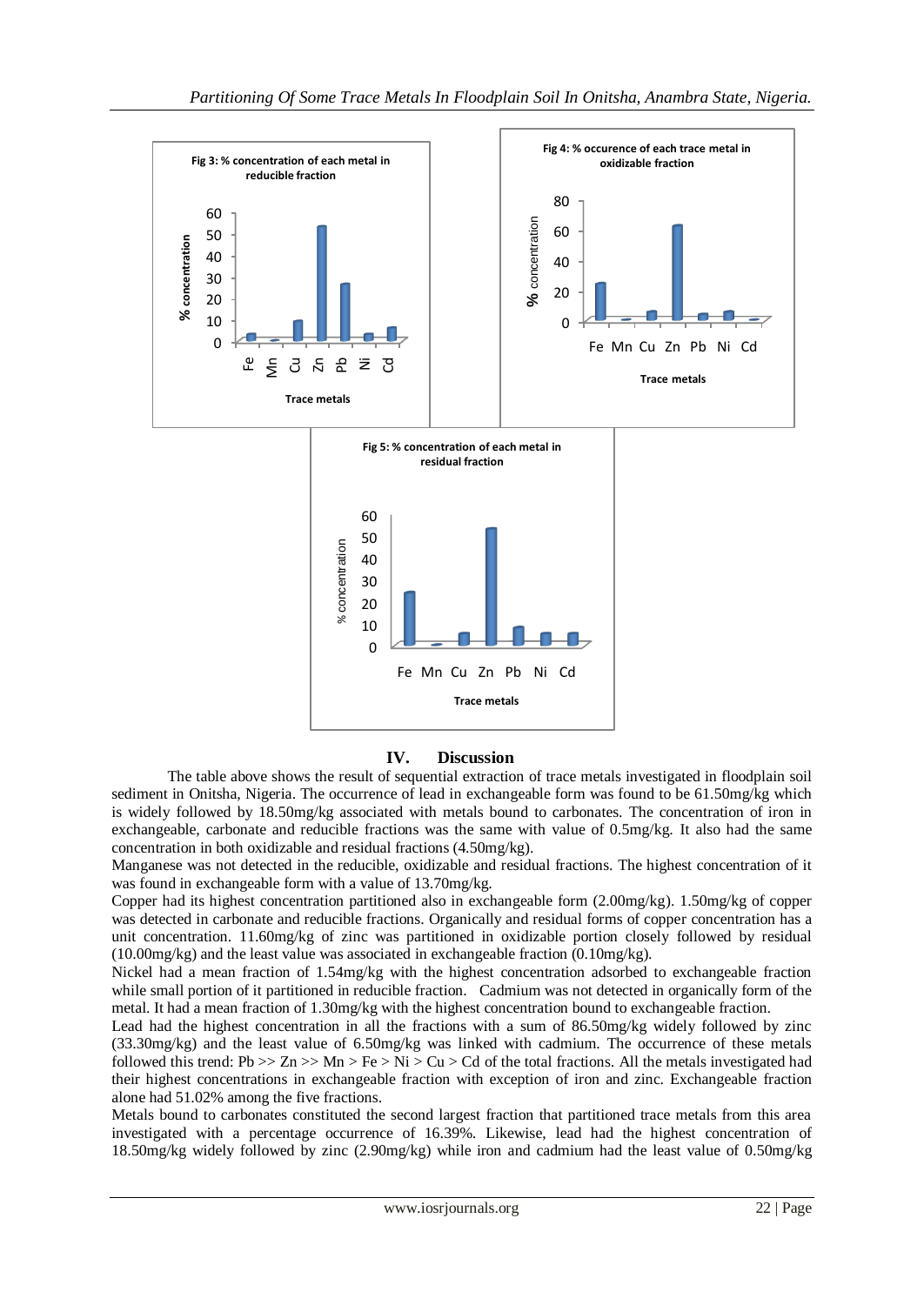each. In metals bound to Fe-Mn oxides, only 9.91mg/kg of the metal concentration partitioned in this fraction. Iron and Nickel had the same value of 0.50mg/kg while zinc partitioned mostly (8.70mg/kg).

Zn also accumulated mostly in organically bound metals with a value of 11.60mg/kg followed by iron (4.50mg/kg). Both copper and nickel had a unit concentration in this fraction.

In the same manner with reducible and oxidizable fractions, zinc partitioned mostly in residual fraction (10.00mg/kg) followed by iron (4.50mg/kg). Interestingly, a unit concentration was associated with copper, nickel and cadmium in this fraction. Low level of cadmium in this fraction has been reported earlier [11,13,19]. The % bioavailability of these metals followed the trend:  $Mn > Pb \gg Cd Ni \gg Cu \gg Fe \gg Zn$ .

The % bioavailability of nickel was determined to be 67.53. This value is in variance with average value (35.88%) obtained by Omuku et al [18] from three sites within Awkuzu area of Anambra State, Nigeria. The mean % bioavailability of the metals studied was 67.41%. This was in consonant with the value obtained by the same authors [19] on previous research, where the mean value was put to be 66.70%. The percentage bioavailability of copper and lead are 50% and 92.49% respectively. The values are of high side when compare to those values obtained by Tessier et al [11] where the values were documented to be between 15.58 to 18.58% and 18.90 to 25.50% respectively.

The % bioavailabilities of copper and manganese were 50% and 100% respectively. It is a known fact that metals such as copper, manganese, iron, zinc are essential to maintain the metabolism of the human body [81]. However, they can become toxic when they exceed the threshold limit [1]. The % bioavailabilities of lead and cadmium were put at 92.49% and 69.23% respectively. This signifies that they are highly available to plants and aquatic organisms. This is call for immediate attention as a result of possible health risk to humans through the plants/aquatic organisms' uptake-dietary route [12] and do not have explicit exposure threshold for the introduction of adverse effects [20]. Cadmium has an exact toxic effect even at low concentration [21].

Cadmium, like mercury exhibits a profound capacity of combining with thiol group (-SH) to form a stable complex. Cadmium and mercury however compete with and displace zinc with a number of zinc containing metaloezymes by irreversibly binding to the active site, thereby destroying normal metabolism [21]. Also, lead has high affinity for thiol group (-SH) and phosphate ligands, thus inhibiting the biosynthesis of hormone by displacing Fe<sup>3+</sup> from the heamoglobin, which adversely affect membrane permeability of kidney, liver and brain cells [21]

Figure 1 shows the % occurrence of each trace metal in exchangeable fraction. Lead accumulated mostly (72.35%) widely followed by manganese (16.12%) and the least 0.12% was associated with zinc. The exchangeable manganese was found to be 16.12%. This was consistent with the values obtained by Osakwe [22] with the values ranged from 13.15 to 18.07%. Evidence from many types of sediments [11] showed that exchangeable copper, nickel, zinc and iron are generally found to represent a minor fraction of the total metal concentration of the solid. The relatively high concentration of exchangeable manganese suggests that it exists in a reduced form; it is recognized that in most natural environment,  $Mn^{2+}$  oxidation is a much slower process than  $Fe<sup>2+</sup>$  oxidation [10]. It is believed that metals in this form are highly soluble, mobile and easily release into solution, hence bioavailability to biota is expected. Metals here are likely affected by sorption-desorption processes [10,11].

The % occurrence of trace metals bound to carbonates was shown in figure 2. Lead also partitioned mostly (67.77%) widely followed by zinc (10.62%) while cadmium and iron had least values of 1.83% each. The most significant occurrence of Nickel was in carbonate fraction (7.33%). This result compared favourably with similar study [23] where nickel had an average value of 10.47%. The % occurrence of zinc in this fraction fell within the values obtained in a similar study (7.90-10.02%) by Adaikpoh [21], while manganese in this fraction was detected to be 5.13% which is lower than the value obtained by the same author. Metals in this form are susceptible to pH changes and are also soluble and easily release into the environment [10,11,15]. Figure 3 depicted the % occurrence of metals bound to Fe-Mn oxides. Metals in this fraction exist as cement between soil particles. They are excellent scavengers for trace metals and are thermodynamically unstable under anoxic conditions [10,11,15]. In this study, zinc had the highest occurrence (52.73%) while manganese did not occur (0%). Low level of nickel (3.03%) was in agreement with other findings [23,24,25]. It has been suggested that the levels of nickel in this fraction depends on how much manganese oxide is absorbed in soil because  $Ni^{2+}$ can substitute for surface manganese in mixed valence manganese oxides [23]. The % occurrence of iron was 3.03. This corroborated the findings of Osakwe [23] where iron had an average value of 3.06%. Cadmium was found to be 6.06% of this fraction. This result was in line with some other similar studies [23,26]. The fraction could be considered relatively stable but could change within variations in redox condition [26]. The trend in occurrence of these metals investigated in this fraction followed the order:  $\text{Zn} \gg \text{Pb} \gg \text{Cu} \geq \text{Cd} \geq \text{Fe/Ni} \geq \text{Mn}$ .

Trace metals may also bound to various forms of organic matter. The % occurrence of organically bound trace metals was shown in figure 4. Zinc was also fractionated mostly (61.70%) followed by iron (23.94%). Metals partitioned here are not stable. Under oxidizing condition, organic matter can be degraded, leading to a release of soluble of soluble trace metals [10,11]. Organically complexed cadmium was not detected. Low level of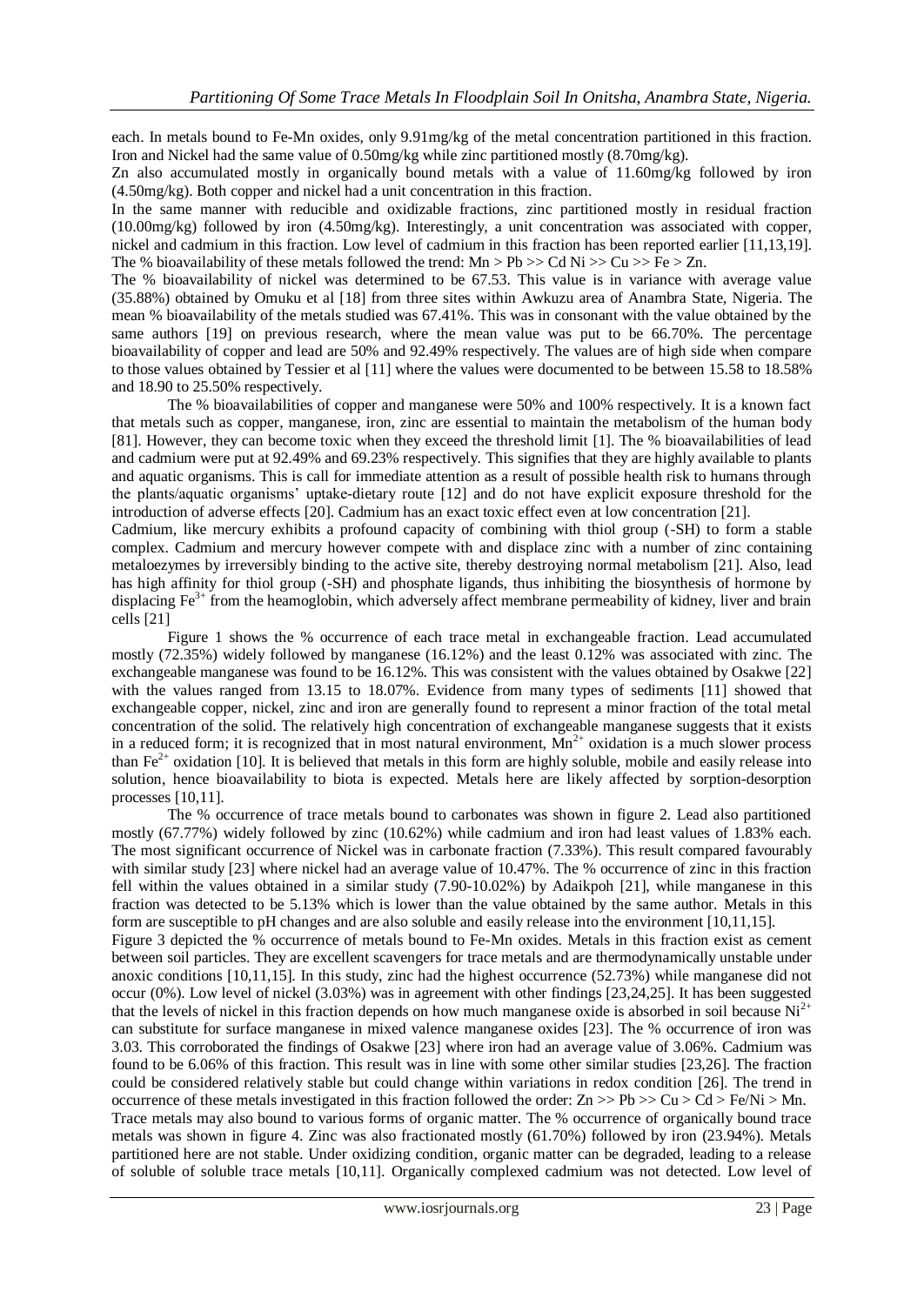cadmium in this fraction has been reported [23]. The high distribution of iron and zinc in bound to organic matter is expected due to the strong complexes these metals tend to form with humic material [15].

The appreciable % values of iron in oxidizable (23.94) and residual (23.68) fractions were in line with the values obtained for the same metal in the same fractions which were put at 28.27-44.39% and 26.01-42.64% respectively in accordance with the findings of Adaikpoh [21]. The % occurrences of metals bound to residual were revealed in figure 5. In like manner, zinc concentrated mostly (23.68%). Manganese had 0% occurrence. It is evidenced that residual solid holds trace metals within their crystal matrix and are in all likelihood, associated within silicate mineral [10,23]. Therefore, metals in this fraction are not expected to be released into solution over a reasonable time span under the condition normally encountered in nature. [10,11,21,23]. Therefore, they are not available to biota. Residual forms of zinc and iron are predominant. This is in line with numerous studies [2,10,23].

#### **V. Conclusion**

As urbanization and industrialization increase, heavy metal pollution of the environment becomes a serious threat to mankind. The increasing load of heavy metals in several components of environment is of great interest to scientists all over the world. There have been a number of catastrophic incidences in both developed and developing countries involving the release of toxic chemicals and improper disposal of toxic wastes which are sources of heavy metals [27]. Despite the sharp increase of unleaded fuel utilization, followed by a rapid decline of lead levels in the atmosphere, it content in this area is still remains high with a consequence associated risk via the soil-hand-mouth pathway [2].

The observed contamination of the area investigated is probably as a result of agricultural, industrial, exhaust from vehicles, leachate from automobile mechanic waste dumps or municipal wastes which increase the concentration of specific heavy metals and such excessive levels could be hazardous to man, plants and aquatic organisms.

Efforts should be made to reduce the sources of emission of these trace metal pollutants into the environment. It is recommended that all activities that are contributing to the high load of heavy metals in this environment should be controlled.

#### **References**

- [1]. Stevovic, S., Mikovilovic, V.S. and Calic-Dragosavac, D. (2010). Environmental impact of site location on macro- and microelements in Tansy. African J. of Biotech. 9(16):2408-2412.
- [2]. Imperator M., Adama P., Naimo D., Arienzo M., Stanzione D. and Violante P. (2003). Spatial distribution of heavy metals in urban soils of Naples city, Italy. EnvironmentalPollution. Vol.124:247-256.
- [3]. Chinweuba A.J., Chendo M.N., Okoye P.A.C. and Okoye A.C. (2007). The metals in the blood of pregnant women in Anambra State. Anachem. 1(2)181-183.
- [4]. Thornton, J. (1983). Applied Environmental Geochemistry. Academic Press, London. P501
- [5]. Forsther U. (1977). Metal concentration in fresh water sediments, natural background and cultural effect: In intervention between sediments and fresh water. Junk Hague. Pp 94-103.
- [6]. Howard I.C., Gabriel U.U. and Nduka J.O. (2009). Bioaccumulation of heavy metals in Periophthalamus papillio and Tympanotanus fusscatus from the mangrove swamps of an oilfield in the Niger Delta, Nigeria. J. Chem. Soc. 34(1)160-168.
- [7]. Sabine, M. and Wendy, G. (2009). Science and Technology Briefs for Citizens. Environmental Science and Technology Briefs for Citizens. Issue 15:1-6.
- [8]. Nriagu, J.O. (1980). Cadmium in the Environment. Ecological Cycling. Part 1. John Wiley. P682.
- [9]. Papafilippaki, A.K., Kotti, M.E. and Stavroulakis, G.G. (2008). Sesonal variation in dissolved heavy metals in the Keritis river, Chania, Greece. Global NEST Journal. 10(3):320-325.
- [10]. Škvaria, J. (1991). A study on the trace metal speciation in the Ružin reserviour sediment. Acta Montanistica Slovaca Ročnik. 3(2):177-182.
- [11]. Tessier, A. Campbell, P.G.C. and Bisson, M. (1979). Sequential extraction procedures for the speciation of particulate trace metals. Analytical Chemistry. 51(7):844-851.
- [12]. Adaikpoh E.O. (2011). Metal fractionation in soil profiles in Umutu oil field, Northwest Niger Delta, Nigeria. Int. J. of Chem. 3(1):57-67.
- [13]. Horowitz, A.J. (1991). A Primer on Sediment: Trace Element Chemistry. Lewis Publ. Inc. Chelsea.
- [14]. Langen M., Hoberg H. and Hamacher B. (1994). Prospects for separating heavy metals from contaminated soil. Aufbereitungs Technik Mineral processing. 35:1-12
- [15]. Zimmerman A.J., and Weindorf D.C. (2010). Heavy metal and trace metal analysis in soil by sequential extraction: A Review of Procedures. Int. J. Anal. Chem. Doi: 10.1155/2010/387803.
- [16]. Turkmen, A. and Turkmen, M. (2004). The seasonal variation of heavy metals in the suspended particulate material in the Iskenderun Bay (North-Eastern Mediterranean sea, Turkey). E.U. Journal of Fisheries & Aquatic Sciences. 21(3-4):307-311.
- [17]. en.wikipedia.org/wiki/onitsha.Retrieved20/08/2011.
- [18]. Omuku P., Okoye P.A.C., Onwumelu H.A. and Ogor S.O. (2009). Distributions of chromium and nickel in the topsoil within Awkuzu area of Anambra State, Nigeria, Anachem Journal. 4(1):611-617.
- [19]. Onwukeme V.I. and Ajala L.O. (2012). Fractionation of some trace metals in floodplain soil in Awka, Anambra State, Nigeria. IJPAES. 2(3):163-168.
- [20]. Bryan G.W. (1971). The effects of heavy metal on marine and estuarine organisms. London. Pp 177, 389-410.
- [21]. Forkle K. (1979). Trace elemnent analysis of food and beverages. Ass. Prig and Atom Spectrums. 2: 185-286.
- [22]. 22[ Osakwe S.A. (2010). Chemical speciation and mobility of some heavy metals in soils around automobile waste dumpsites in Northern part of Niger Delta, South Central Nigeria. J. Applied Sci. Env. Mgt. 14(4):123:130.